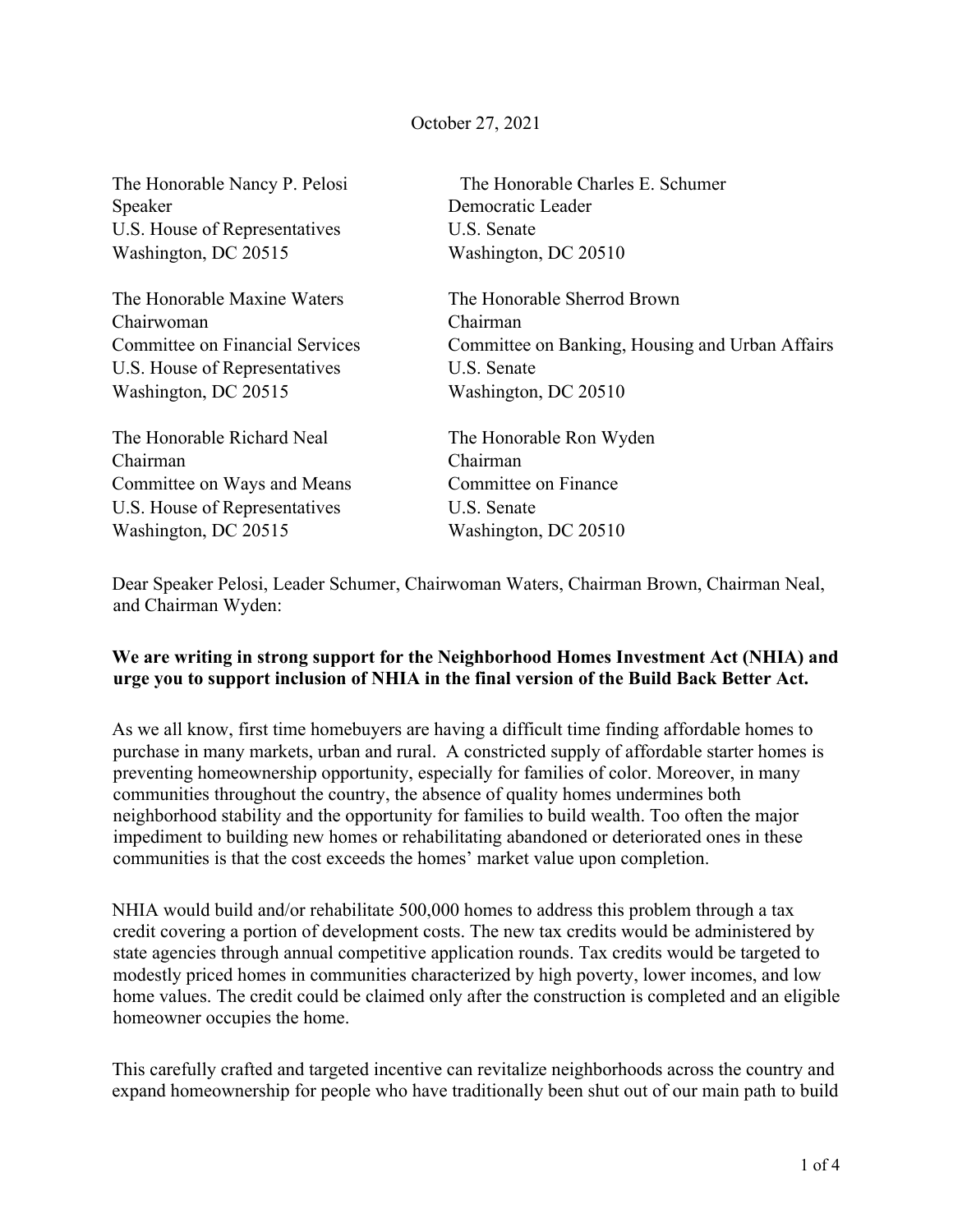assets and wealth. This is also a job creating tax credit, which will help revitalize distressed communities and eliminate blight. More information is available at neighborhoodhomesinvestmentact.org.

## **NATIONAL ORGANIZATIONS**

| Affordable Homeownership Foundation Inc.                           | Fort Myers     | FL.       |
|--------------------------------------------------------------------|----------------|-----------|
| Americans for Financial Reform                                     | Washington     | <b>DC</b> |
| <b>CCCSMD</b>                                                      | Columbia       | MD        |
| <b>Center for Community Progress</b>                               | Washington     | <b>DC</b> |
| Center for Responsible Lending                                     | Durham         | NC        |
| <b>Consumer Action</b>                                             | San Francisco  | CA        |
| Consumer Credit and Budget Counseling, Inc d/b/a National          |                |           |
| <b>Foundation for Debt Management</b>                              | Marmora        | <b>NJ</b> |
| Habitat for Humanity International                                 | Washington     | <b>DC</b> |
| HomeFree-USA                                                       | Landover       | MD        |
| Homeownership Council of America                                   | Santa Ana      | CA        |
| <b>Housing Policy Council</b>                                      | Washington, DC | DC        |
| Integrated Community Solutions, Inc                                | Fridley        | MN        |
| Local Initiatives Support Corporation (LISC)                       | New York       | <b>NY</b> |
| Mortgage Bankers Association                                       | Washington     | <b>DC</b> |
| National Association of Real Estate Brokers (NAREB)                | Lanham         | <b>MD</b> |
| NATIONAL ASSOCIATION OF REALTORS®                                  | Washington     | DC        |
| <b>National Coalition For The Homeless</b>                         | Washington     | <b>DC</b> |
| <b>National Community Stabilization Trust</b>                      | Washington     | <b>DC</b> |
| National Consumer Law Center (on behalf of its low-income clients) | <b>Boston</b>  | MA        |
| <b>National Fair Housing Alliance</b>                              | Washington     | <b>DC</b> |
| <b>National Housing Conference</b>                                 | Washington     | <b>DC</b> |
| <b>National Housing Resource Center</b>                            | Philadelphia   | PA        |
| National NeighborWorks Association                                 | Washington     | <b>DC</b> |
| NID Housing Counseling Agency                                      | Oakland        | <b>CA</b> |
| <b>Prosperity Now</b>                                              | Washington, DC | DC        |
| <b>Reinvestment Partners</b>                                       | Durham         | <b>NC</b> |

## **LOCAL AND REGIONAL ORGANIZATIONS**

| <b>Advocacy Group</b>                           | Birmingham  | AL. |
|-------------------------------------------------|-------------|-----|
| <b>AGORA Community Services Corporation NFP</b> | Chicago     | ΙL  |
| <b>CCCS of Buffalo</b>                          | West Seneca | NY. |
| Center for Changing Lives                       | Chicago     | Ш   |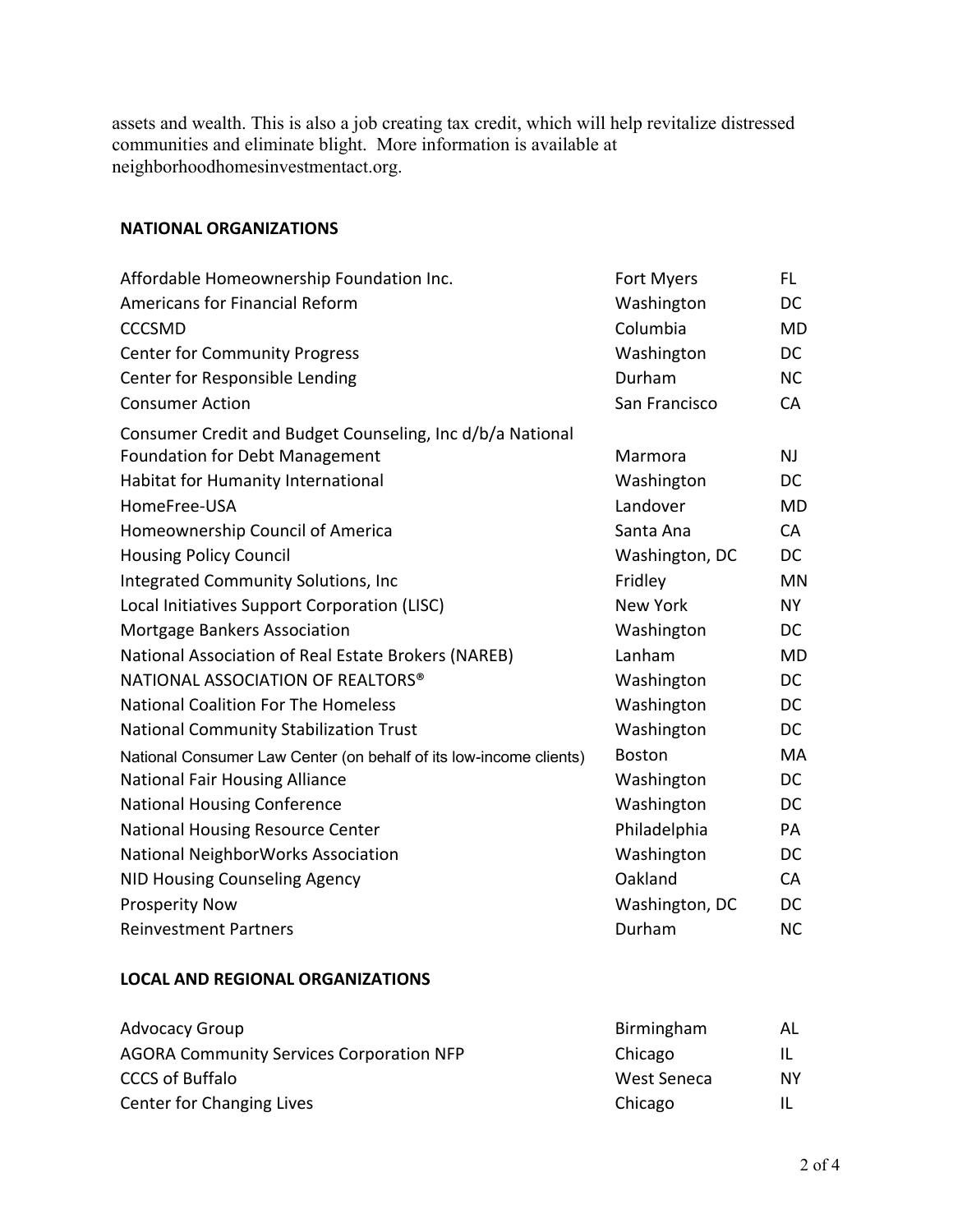| Center for New York City Neighborhoods, Inc.                 | New York                 | NY.       |
|--------------------------------------------------------------|--------------------------|-----------|
| CHES, Inc.                                                   | Kansas City              | <b>MO</b> |
| <b>Citizens' Housing and Planning Association</b>            | <b>Boston</b>            | MA        |
| CNY Fair Housing, Inc.                                       | Syracuse                 | NY        |
| Community Outreach Training Center, Inc.                     | Thomasville              | GA        |
| <b>Community Partners of South Florida</b>                   | Riviera Beach            | FL.       |
| <b>Community Ventures</b>                                    | Lexington                | KY        |
| <b>Connecticut Fair Housing Center</b>                       | Hartford                 | <b>CT</b> |
| Debthelper.com                                               | West Palm Beach          | FL.       |
| <b>DevNW</b>                                                 | Springfield              | <b>OR</b> |
| <b>Empire Justice Center</b>                                 | Rochester                | NY        |
| <b>Fair Housing Advocates Association</b>                    | Akron                    | <b>OH</b> |
| Fair Housing Advocates of Northern California                | San Rafael               | <b>CA</b> |
| Fair Housing Center of Central Indiana, Inc.                 | Indianapolis             | IN        |
| Fair Housing Center of Southwest Michigan                    | Kalamazoo                | MI        |
| Fair Housing Council of Greater San Antonio                  | San Antonio              | TX        |
| Fair Housing Partnership of Greater Pittsburgh               | Pittsburgh               | PA        |
| Fair Housing Rights Center in Southeastern Pennsylvania      | Philadelphia             | PA        |
| Florida Alliance for Community Solutions, Inc.               | Jacksonville             | FL.       |
| <b>High Plains Fair Housing Center</b>                       | <b>Grand Forks</b>       | ND.       |
| <b>HOME</b>                                                  | Cincinnati               | <b>OH</b> |
| Home Preservation and Prevention Inc HPP CARES CDE           | Long Beach               | <b>CA</b> |
| Home Repair Resource Center                                  | <b>Cleveland Heights</b> | <b>OH</b> |
| HomesteadCS                                                  | Lafayette                | IN        |
| <b>Housing Action Illinois</b>                               | Chicago                  | IL.       |
| <b>HOUSING AMERICA CORP</b>                                  | Somerton                 | AZ        |
| Housing Opportunities Made Equal of Virginia                 | Richmond                 | VA        |
| Housing Opportunities Project for Excellence, Inc.           | Miami                    | FL.       |
| <b>Housing Rights Center</b>                                 | Los Angeles              | CA        |
| Indianapolis Neighborhood Housing Partnership                | Indianapolis             | IN        |
| Kalamazoo Neighborhood Housing Services                      | Kalamazoo                | MI        |
| LA CASA DE DON PEDRO                                         | <b>Newark</b>            | NJ        |
| Long Island Housing Services, Inc.                           | Bohemia                  | NY.       |
| Louisiana Fair Housing Action Center                         | <b>New Orleans</b>       | LA        |
| <b>Margert Community Corporation</b>                         | Far Rockaway             | NY.       |
| Massachusetts Affordable Housing Alliance                    | Dorchester               | MA        |
| Metro North Community Development Corp                       | Jacksonville             | FL.       |
| Miami Valley Community Action Partnership                    | Dayton                   | OН        |
| Miami Valley Fair Housing Center, Inc.                       | Dayton                   | OH        |
| MICAH- Metropolitan Interfaith Council on Affordable Housing | St Paul                  | MN        |